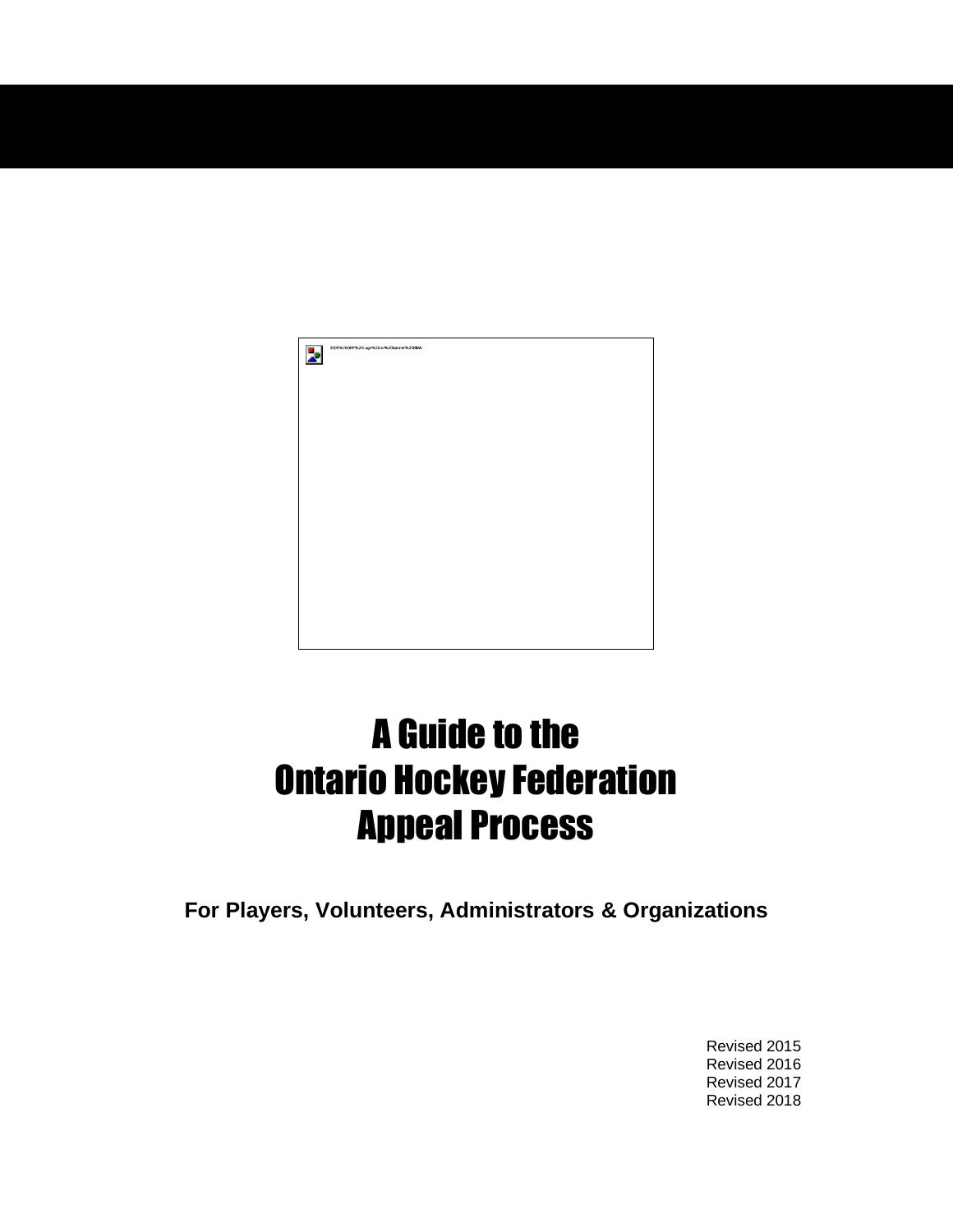## **Table of Contents**

| If you have any question about this information or how to proceed with an appeal to the OHF, please |  |
|-----------------------------------------------------------------------------------------------------|--|
|                                                                                                     |  |
|                                                                                                     |  |
|                                                                                                     |  |
|                                                                                                     |  |
|                                                                                                     |  |
|                                                                                                     |  |
|                                                                                                     |  |
|                                                                                                     |  |
|                                                                                                     |  |
|                                                                                                     |  |
|                                                                                                     |  |
|                                                                                                     |  |
|                                                                                                     |  |
|                                                                                                     |  |
|                                                                                                     |  |
|                                                                                                     |  |
| 6.1                                                                                                 |  |
| 6.4                                                                                                 |  |
| 6.7.                                                                                                |  |
| 6.9                                                                                                 |  |
| 6.10                                                                                                |  |
|                                                                                                     |  |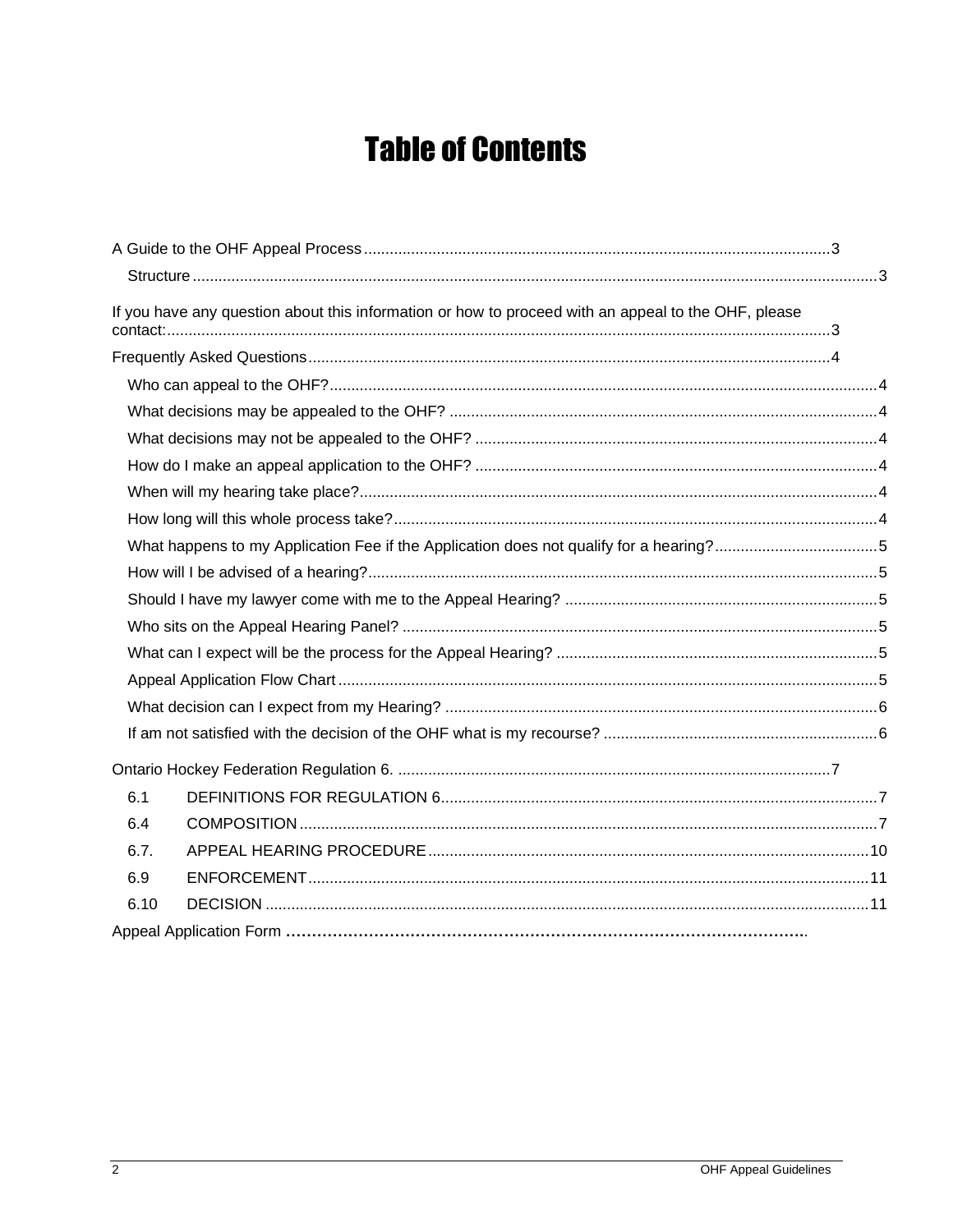### A Guide to the OHF Appeal Process

### <span id="page-2-0"></span>**For Players, Volunteers, Administrators & Organizations**

#### **The following is to be used as a reference guide only. Please refer to OHF Regulation 6.**

#### <span id="page-2-1"></span>**Structure**

The Ontario Hockey Federation (OHF) is the largest Branch of Hockey Canada and one of three operating within the Province of Ontario. The OHF serves seven (7) Member organizations that operate Minor, Junior, Senior and Female programs within their own specified jurisdiction.

For the purposes of appealing a decision of any of the OHF Members, the party must submit application to the OHF office in accordance with Regulation 6.



<span id="page-2-2"></span>**If you have any question about this information or how to proceed with an appeal to the OHF, please contact:**

#### Ontario Hockey Federation

400 Sheldon Drive, Unit 9 Cambridge, Ontario N1T 2H9 www.ohf.on.ca

Taylor Endrody ■226-533-9073 519-620-7476 tendrody@ohf.on.ca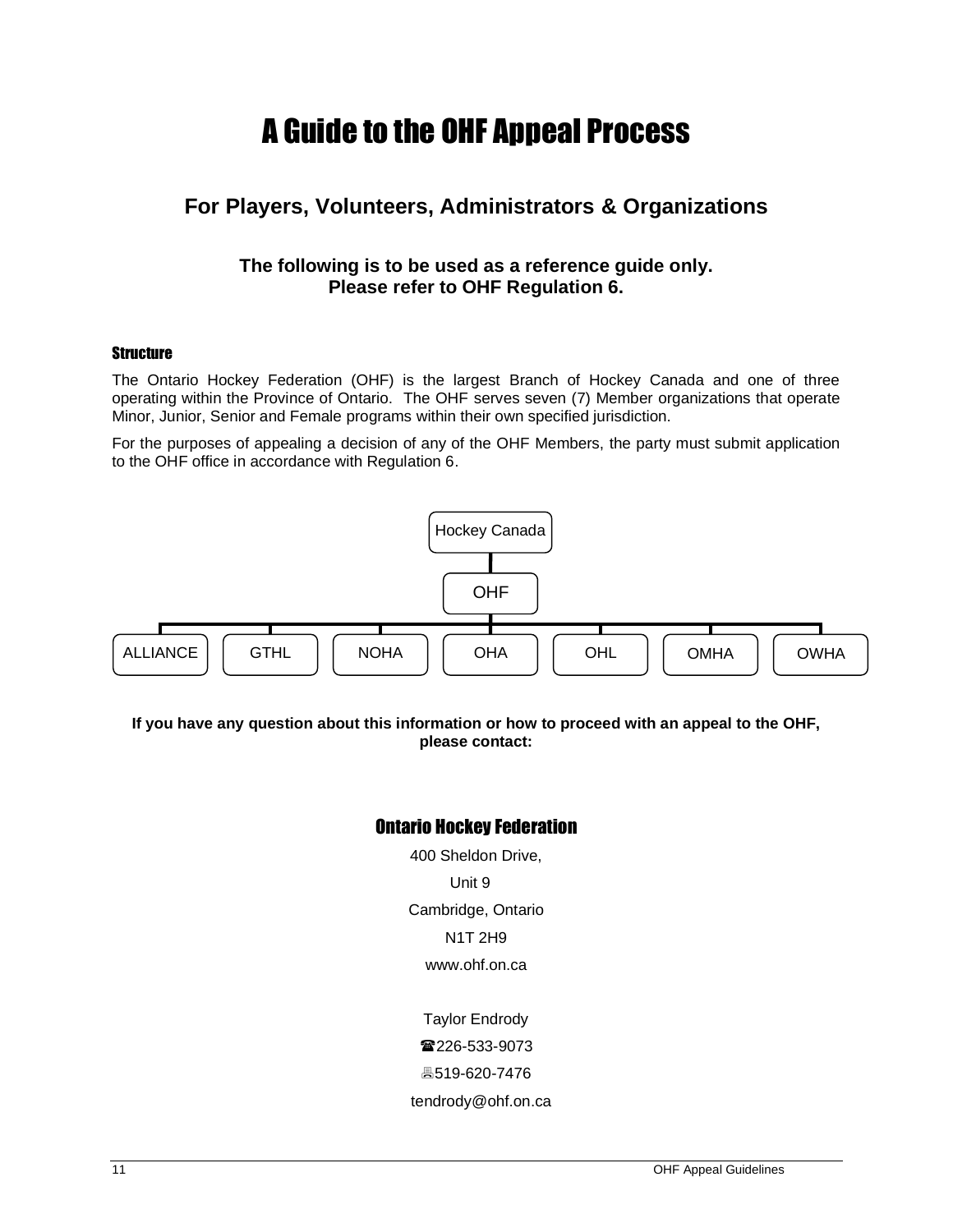## Frequently Asked Questions

#### <span id="page-3-1"></span><span id="page-3-0"></span>Who can appeal to the OHF?

Any person, team, league or Association who is aggrieved by a final decision of the OHF Chair of the Board (made under By Law II – Article 18.7) or a Member in relation to any dispute, difference or question has the right to appeal to the OHF.

#### <span id="page-3-2"></span>What decisions may be appealed to the OHF?

The following decisions may be appealed to the OHF:

- (a) The decision that is in conflict with the Articles, By-Laws, Rules, Regulations and/or Policies of the relevant Member, OHF or of Hockey Canada that may have had a material impact on the decision rendered.
- (b) The party making the decision committed a material procedural error, or failed to provide the aggrieved party with a fair Appeal hearing that may have had a material impact on the decision rendered.
- (c) The party making the decision did not have the authority or jurisdiction to make the decision.

#### <span id="page-3-3"></span>What decisions may not be appealed to the OHF?

The following decisions may not be appealed unless the decision itself is contrary to Hockey Canada or OHF Constitution, By-Laws or Regulations:

- (a) Any decision by a Member as to the outcome of any game or games;
- (b) Any decision relating to the classification of teams within the jurisdiction of a Member;
- (c) Any decision relating to a tournament or exhibition game sanctioning;
- (d) Any suspension pursuant to the minimum suspension list;
- (e) Any other suspension of fewer than seven (7) games.

NOTE: If a supplemental suspension is assessed in addition to the minimum suspension, and the total suspension is beyond six (6) games, the games in the supplemental suspension are appealable.

#### <span id="page-3-4"></span>How do I make an appeal application to the OHF?

An appeal shall be submitted via personal service, courier or email from the Appellant to the OHF Office no later than seven (7) days, or the first business day following, if such date falls on a Saturday, Sunday or Statutory holiday, from the date the decision sought to be appealed was sent to the appellant by the Member. The application is to be accompanied by an Appeal Fee of \$300 in cash, money order or by cheque, made payable to the Ontario Hockey Federation. If submission is by email it must have a copy of payment including courier tracking number with payment arriving no later than two business days following submission deadline.

#### <span id="page-3-5"></span>When will my hearing take place?

Submitting an Appeal Application does not mean that you will receive an automatic Hearing. The decision to proceed to a Hearing will be made by the Appeal Committee Coordinator who will personally review the material submitted by the Applicant and the Respondent and determine if the application satisfies the requirements of Regulation 6.5.2. If the Appeal Committee Coordinator determines that a hearing will proceed, it will be scheduled no later than 15 days from the OHF receiving this decision.

#### <span id="page-3-6"></span>How long will this whole process take?

There is no specific timeline once the application has been received by the OHF until the decision from the Appeal Committee Chair is received. The responsibility to gather and distribute documents and information from the Member office lies with the OHF. The staff in both offices will work together to process applications quickly. Based on the time of year and number of active applications this timeframe may be longer.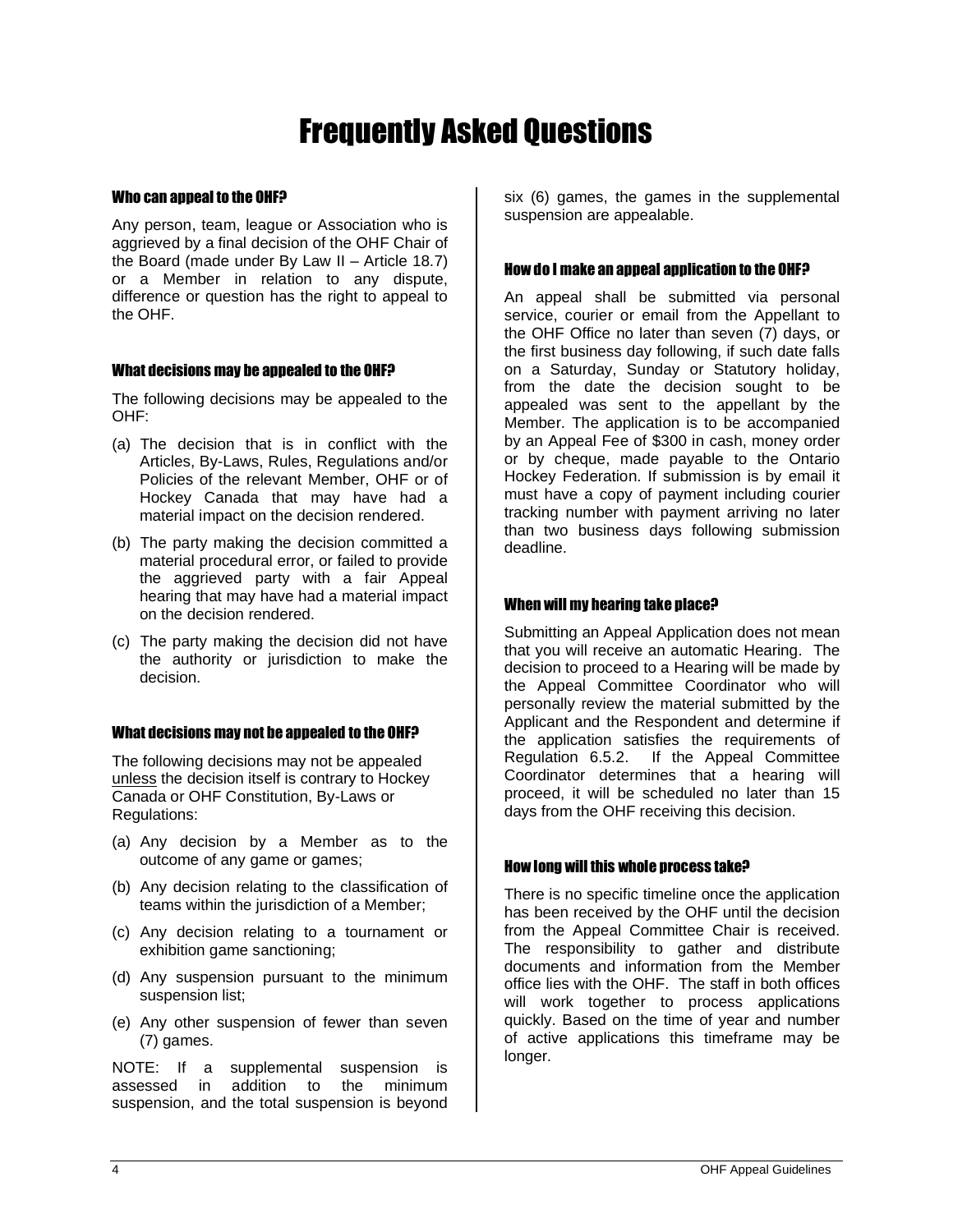#### <span id="page-4-0"></span>What happens to my Application Fee if the Application does not qualify for a hearing?

The Application Fee will **not** be returned to the Applicant when the proposed application does not qualify for a hearing.

#### <span id="page-4-1"></span>How will I be advised of a hearing?

You will be advised of the date and time that your Hearing will be held via e-mail. You are advised to show up to your Hearing early to avoid being late or missing your Hearing because of traffic or other delays.

#### <span id="page-4-2"></span>Should I have my lawyer come with me to the Appeal Hearing?

There is no requirement or recommendation for representation, but you are welcome to have an agent, paralegal or legal counsel represent you at the Appeal Hearing or you may act on your own behalf at the Appeal Hearing.

#### <span id="page-4-3"></span>Who sits on the Appeal Hearing Panel?

The Appeal Hearing Panel is comprised of three members of the OHF Appeals Committee. The Appeals Committee is made up of no more than 35 people appointed by the Board and ratified by the Board on an annual basis.

#### <span id="page-4-4"></span>What can I expect will be the process for the Appeal Hearing?

The following process will be followed for each Hearing unless there are special circumstances to consider.

#### **Part One: Introduction and Preliminary Business**

- 1. The Appeal Panel Chair will introduce himself or herself to all parties and introduce the other members of the Appeal Hearing Panel.
- 2. Before the Hearing begins the Chair will conduct preliminary business to ensure that all parties are present, informed of the process, and have no objections to the Appeal Hearing Panel before them. In rare circumstances a hearing may start, or continue with only two panel members. In these instances, the Chair will seek

objections from the Parties before continuing. If there are any objections to the composition or jurisdiction of the Appeal Hearing Panel to hear and determine the matter before it, the Panel will hear any such objection and decide whether to proceed with the Hearing.

#### **Part Two: Presenting and Responding to Evidence**

3. When the Hearing proceeds the Panel will hear witnesses and receive any other relevant evidence which you previously gave to your Member (either written or oral) and which you wish to present to the Panel. At the end of the evidence of each witness, the respondent(s) may cross-examine the witness. At this point, the respondent(s) are not entitled to present any evidence as they will have an opportunity to present their



#### Appeal Application Flow Chart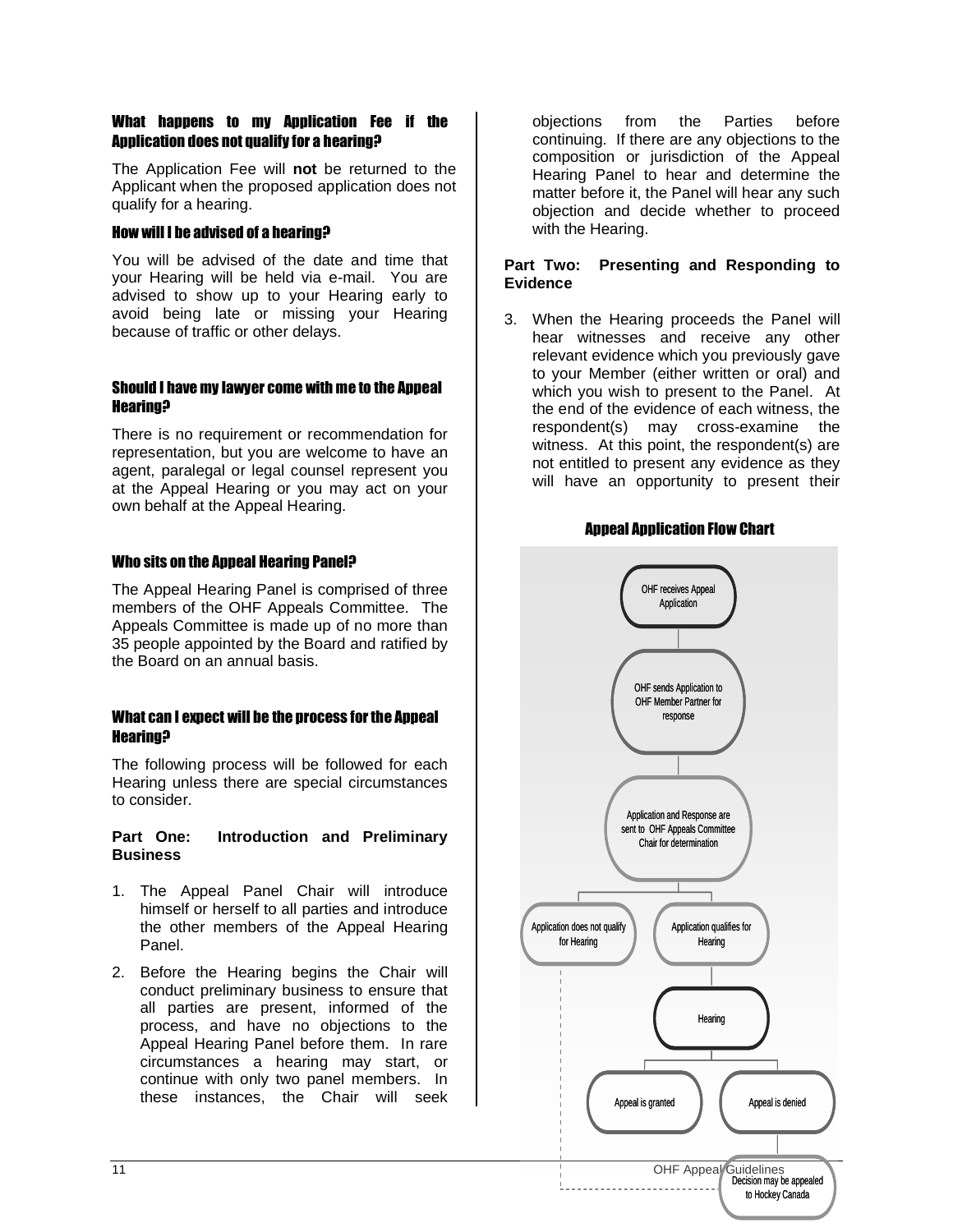evidence at a later time in the hearing. Also, if there is more than one (1) respondent, all will have the opportunity for crossexamination.

- 4. At the conclusion of the appellant(s) evidence, the respondent(s) may present any relevant evidence (oral or otherwise) which you previously gave to Member (either written or oral) and which you wish to present to the panel. At the end of the evidence of each witness, the appellant(s) may cross-examine the witness and if there is more than one appellant, all will have the opportunity to cross-examine the witness.
- 5. At the conclusion of the respondent(s) evidence, each appellant may present relevant evidence (oral or otherwise, which was previously presented to a Member in reply to anything which was presented by a respondent(s), but which has not been previously presented by an appellant, but no appellant can present any new evidence except for the purpose of reply. At the end of the evidence of each witness, the respondent(s) may cross-examine the witness. Also, if there is more than one respondent, all will have the opportunity for cross-examination.

#### **Part Three: Summary**

6. After the evidence has been heard and received, each party may give a brief summary of the evidence and present argument. No evidence (either written or oral) may be given that was not given to your Member unless Application is made under Regulation 6.8.

#### **Part Four: Adjournment**

7. Following the presentation of evidence and summations by the appellant(s) and respondent(s), the hearing may then be

adjourned and the Panel will retire to consider its decision. If the hearing is adjourned and the Panel retires to consider its decision, the notice of the Results of the Appeal will be communicated to each party by the OHF Executive Director or a designated OHF staff member.

#### **Special Requests**

Please note that all requests must be made through the Chair.

#### <span id="page-5-0"></span>What decision can I expect from my Hearing?

In accordance with the Articles, By-Laws, Rules, Regulations and/or Policies of the OHF and the relevant Member, at the conclusion of the Appeal hearing, the Hearing Panel may allow or dismiss the Appeal Application, assess all or any part of the costs of the Appeal against one or more of the parties, and/or grant a refund of up to 50% of the Application fee in cases where the appellant has been substantially successful in their Appeal. A decision of a majority of the panel (2) will be final and binding. Within 48 hours of the hearing, the Chair shall communicate the decision or recommendation to the OHF Office in writing. All parties will receive the written decision within 10 days.

#### <span id="page-5-1"></span>If am not satisfied with the decision of the OHF what is my recourse?

A decision of the Panel shall be final and binding on all parties, subject only to such further rights of Appeal as may be available under the Articles, By-Laws, Rules, Regulations and/or Policies of Hockey Canada. If you wish to pursue an appeal with Hockey Canada you must do so within 7 days of receiving the decision from the OHF. For more information on Hockey Canada's Appeal process please contact 613- 696-0784.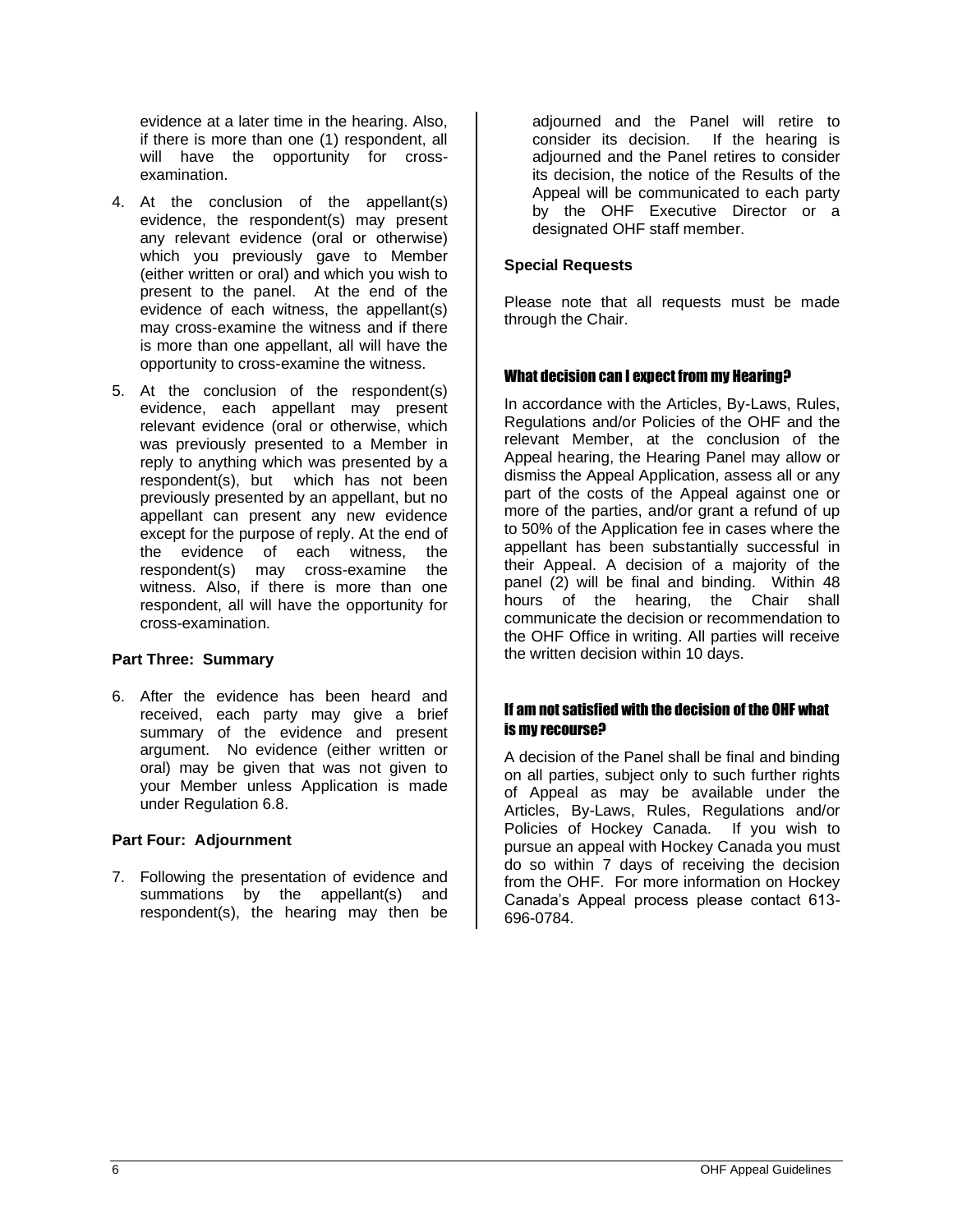### Ontario Hockey Federation Regulation 6.

#### <span id="page-6-1"></span><span id="page-6-0"></span>6.1 DEFINITIONS FOR REGULATION 6

- 6.1.1 "Chair or Chairperson" means the Chair of a Panel
- 6.1.2 "Coordinator" means the Coordinator of the Appeals Committee
- 6.1.3 "Vice-Coordinator" means a person appointed by the OHF Board of Directors who shall carry out any or all of the Coordinator's duties in the absence of the Coordinator or when requested by him.
- 6.1.4 "Panel" means a duly constituted Panel of the Appeals Committee
- 6.1.5 "Party" means the Appellant(s) and the Respondent(s) named in the application, and any Association directly affected by the issue in dispute
- 6.2 The Appeals Committee shall hear Appeals and make recommendations and decisions in strict accordance with the powers conferred on it in this Regulation 6 and in compliance with the By-Laws, Rules, Regulations and/or Policies adopted or passed by the Board.
- 6.3 Each Member, upon its final disposition of any hearing or appeal conducted by it, shall:
	- 6.3.1 advise the party that certain rights are available to them under OHF Regulation 6;
	- 6.3.2 provide the party with a copy of Regulation 6; and
	- 6.3.3 upon request, provide the party with an OHF Appeal Application Form.

#### <span id="page-6-2"></span>6.4 COMPOSITION

- 6.4.1 The Appeals Committee shall consist of the Coordinator and Vice-Coordinator and not more than thirty-five (35) other persons. The Board shall appoint people to hold position as Appeal Committee Members. The Board may request suggested names from Members. Appointments to the Appeals Committee will be ratified by the Board on an annual basis.
- 6.4.2 The Coordinator and Vice-Coordinator of the Appeals Committee shall be nominated by a Director and appointed by a majority vote of the Board. They shall have had no membership, executive status or interest in any of the Members, Associations or Leagues of the OHF for at least three (3) years immediately prior to their nomination. In the absence of the Coordinator, or when directed by the Coordinator, the Vice-Coordinator shall act as the Coordinator. In the absence of both the Coordinator and Vice-Coordinator, the OHF Executive Director shall act as the temporary Coordinator.
- 6.4.3 The Coordinator and Vice-Coordinator shall be appointed each year by the Board. If either or both cannot complete a term, a successor(s) and shall be appointed by the Board.
- 6.4.4 Subject to Regulation 6.7.6 the Appeals Committee shall sit in Panels of three (3) as needed and a decision of a majority of a Panel shall be final and binding.
- 6.4.5 Should a person appointed to the Appeals Committee have or have had any position or active role in a Member, or any member thereof, in any of the current or previous two (2) seasons, such person shall not be eligible to participate as a Panel member in any Appeal in which such Member has an interest.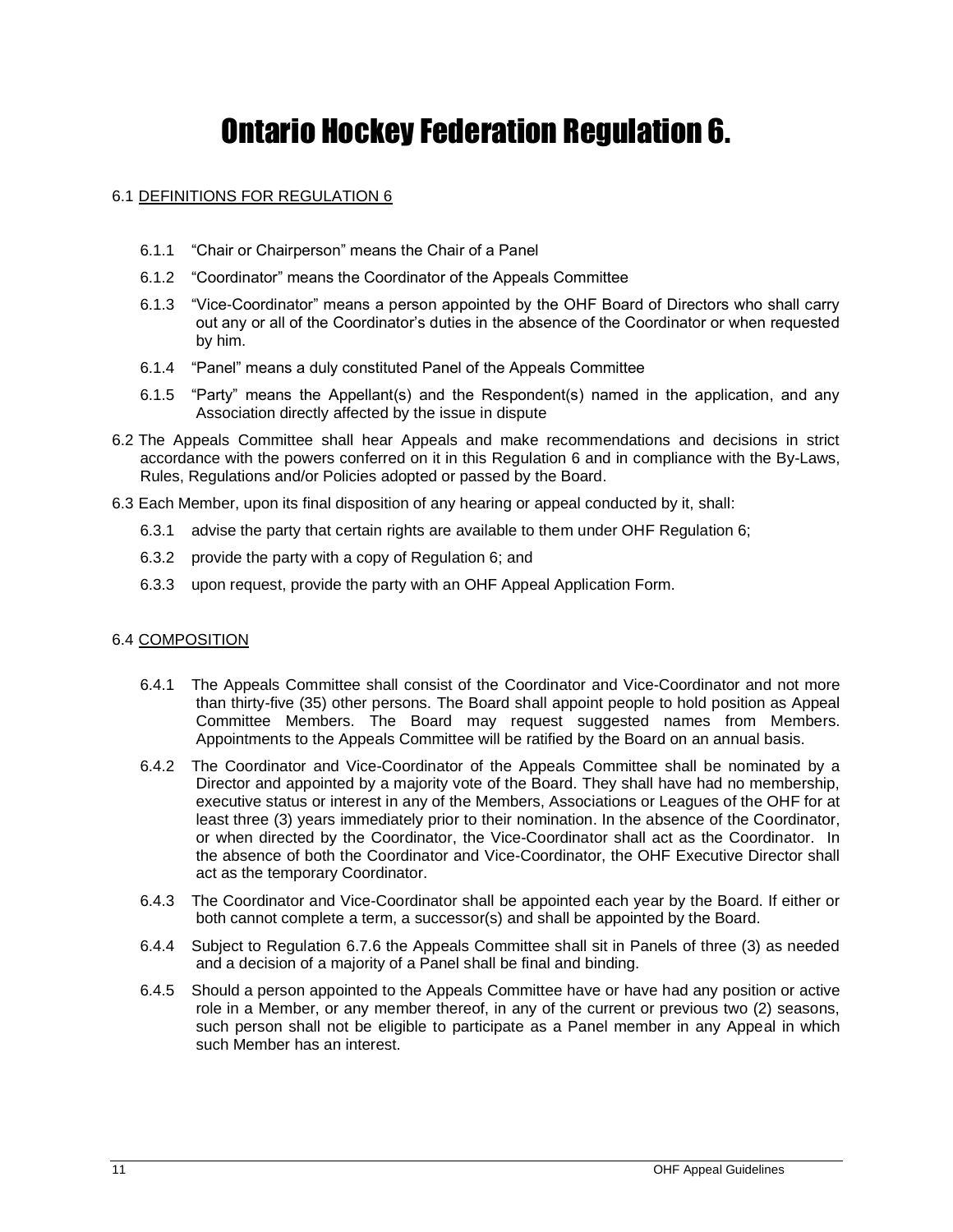#### 6.5 APPEAL JURISDICTION

- 6.5.1 The Appeals Committee shall determine all matters designated in Regulation 6.9 as standing issues, and shall hear any matter referred to it pursuant to Regulation 6.5.4.
- 6.5.2 A person, team, league or Association who is aggrieved by a final decision of the OHF Chair of the Board (made under By Law II – Article 18.7) or a Member in relation to any dispute, difference or question may Appeal the following standing issues to the Appeals Committee:
	- (a) the decision is in conflict with the Articles, By-Laws, Rules, Regulations and/or Policies of the relevant Member, OHF or of Hockey Canada that may have had a material impact on the decision rendered;
	- (b) the party making the decision committed a material procedural error, or failed to provide the aggrieved party with a fair Appeal hearing that may have had a material impact on the decision rendered; or
	- (c) the party making the decision did not have the authority or jurisdiction to make the decision;
- 6.5.3 The following decisions made by a Member, provided that such decision is not contrary to Hockey Canada or the OHF Constitution, By-Laws or Regulations, shall be final and not appealable to the Appeals Committee:
	- (a) any decision by a Member as to the outcome of any game or games;
	- (b) any decision relating to the classification of Teams within the jurisdiction of a Member;
	- (c) any decision relating to a Tournament or exhibition game sanctioning;
	- (d) any Suspension pursuant to the minimum suspension list; or
	- (e) any other suspension of fewer than seven (7) games.
- NOTE: If a Supplemental Discipline is assessed in addition to the minimum Suspension, and the total Suspension is beyond six (6) games, the games in the Supplemental Discipline are appealable.
	- 6.5.4 No appeal to the OHF involving an allegation of Harassment or Abuse shall be heard by the Appeals Committee unless the relevant Member has received a Fact Finder's report and rendered a final decision on the matter.
	- 6.5.5 The Board of the OHF may from time to time refer matters to the Appeals Committee requesting a recommendation or decision upon such terms or conditions as the Board directs. No decision making power can be referred that would have the effect of altering or amending the Constitution of the OHF or the jurisdiction of any of its Members.

#### 6.6 APPLICATION PROCEDURE

- 6.6.1 An Appeal shall be submitted via personal service, courier or email from the Appellant to the OHF Office no later than seven (7) days, or the first business day following, if such date falls on a Saturday, Sunday or Statutory holiday, from the date the decision sought be appealed was sent to the appellant by the Member.
- 6.6.2 An Appeal submission shall only be commenced by the submission of a completed OHF Appeal Application Form. Such form shall:
	- (a) Contain a completed OHF Appeal Application Form;
	- (b) be signed by the appellant. An application submitted on behalf of an Association/Club/Team must be signed by at least one of the signing Officers of the relevant Association/Club/Team;
	- (c) be specific, describe the decision being Appealed and cite the specific paragraph under Regulation 6.5.2 that applies to the Appeal;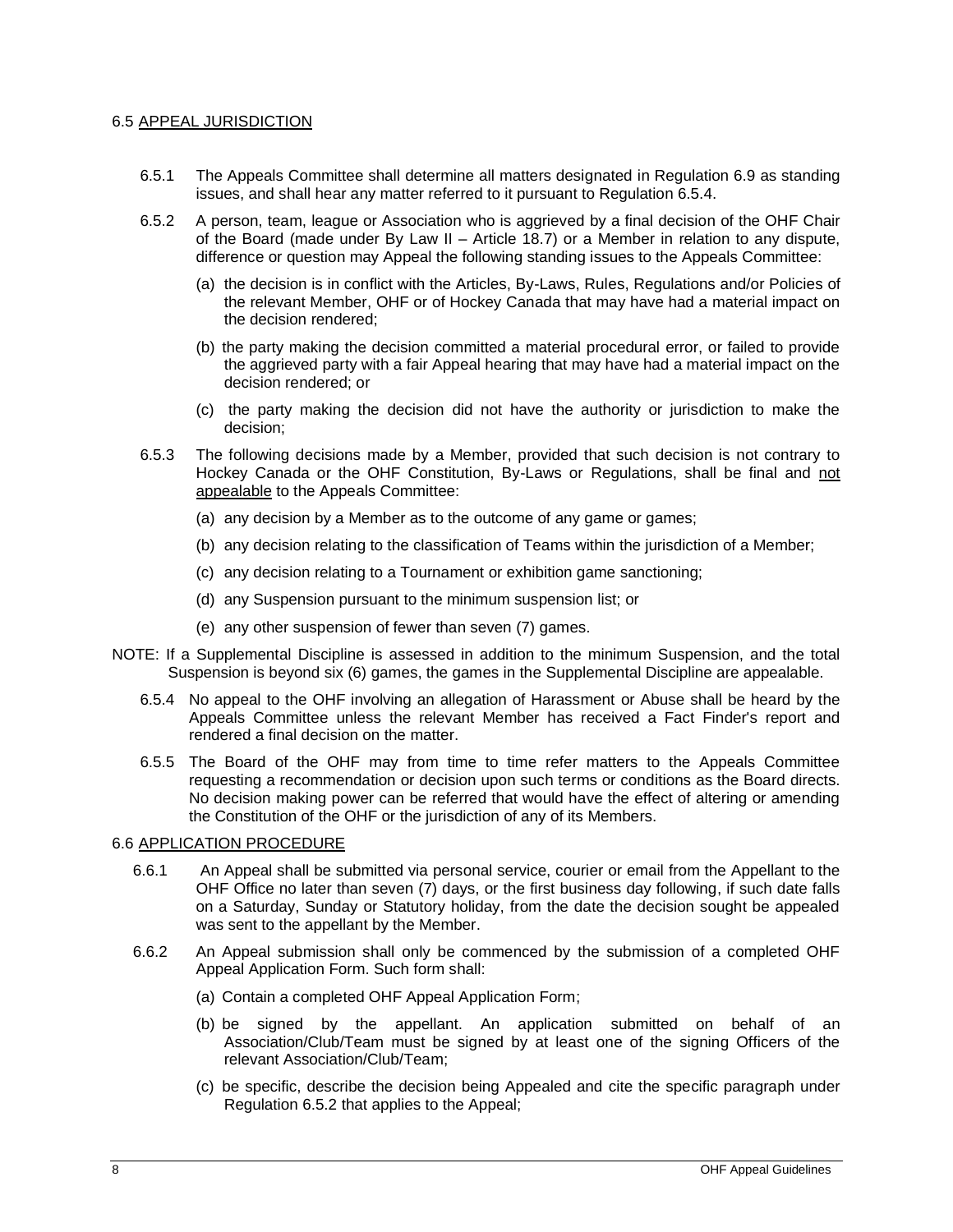- (d) be concise and contain, in numbered paragraphs, the grounds for Appeal (including how the Appeal qualifies under the relevant paragraph under Regulation 6.5.2) and the facts supporting the Appeal. Pertinent documents, if any from the original Appeal, must be attached (see Regulation 6.8); and
- (e) be accompanied by an Appeal Application fee of \$300.00 in cash, money order or by cheque made payable to the Ontario Hockey Federation; If submission is by email it must have a copy of payment including courier tracking number with payment arriving **no later than two business days following submission deadline**.
- 6.6.3 Upon receipt of an OHF Appeal Application Form, the OHF shall forward a copy to the party which rendered the decision. That party must supply to the OHF Office within seven (7) days or the first business day following, if such date falls on a Saturday, Sunday or Statutory holiday.
	- (a) a description in numbered paragraphs, of the position of the decision maker including:
		- i. the grounds for the decision Appealed,
		- ii. the facts and applicable policy or regulation supporting the decision,
		- iii. a list of witnesses who gave evidence in the Appeal hearing/special meeting;
		- iv. a Fact Finder's Report, if one was considered; and
		- v. any additional pertinent documents from the original Appeal, if any. In cases where third party confidentiality is required, a full Fact Finder's Report may not be provided.
		- vi. all contact information (phone numbers and email addresses) must be provided to the OHF at the time of the appeal submission.
- 6.6.4 The timelines in Regulation 6.6.3 may be extended upon request of the party to the OHF Executive Director between June 15 and August 15.
- 6.6.5 Failing a submission from the party in accordance with Regulation 6.6.3 and 6.6.4, the appellant's submission will be reviewed by the OHF Appeals Coordinator on its own merits.
- 6.6.6 The Appellant will be provided the response of the party rendering the decision and will have an opportunity to rebut only on the points submitted without the addition of any new arguments or evidence within 48 hours of receiving the response. A copy of such rebuttal will be forwarded to the party rendering the decision.
- 6.6.7 The Coordinator or Vice-Coordinator shall determine whether, on the basis of the material submitted to him, the grounds cited by the appellant qualify the proposed Appeal for hearing pursuant to Regulation 6.5.2. The parties shall be notified of that determination forthwith.
- 6.6.8 Should the Coordinator or Vice-Coordinator determine that the proposed Appeal does not qualify for an appeal hearing, the Appeal Application Fee will **not** be returned to the appellant. This determination shall be final and binding subject only to such further rights of appeals as may be available under the Articles, By-Laws, Rules, Regulations and/or Policies of Hockey Canada.
- 6.6.9 Should the Coordinator or Vice-Coordinator determine that the proposed appeal qualifies for an Appeal hearing they shall proceed in the following manner:
	- (a)an Appeal hearing shall be set for a date no later than 15 days after the date that the Coordinator's determination is received by the OHF Office;
	- (b)if it is not practicable to schedule an Appeal hearing within 15 days, as set forth in Regulation 6.6.9 (a), a hearing date may be set beyond the 15 day period and such does not constitute grounds for an Appeal to Hockey Canada due to "improper procedures";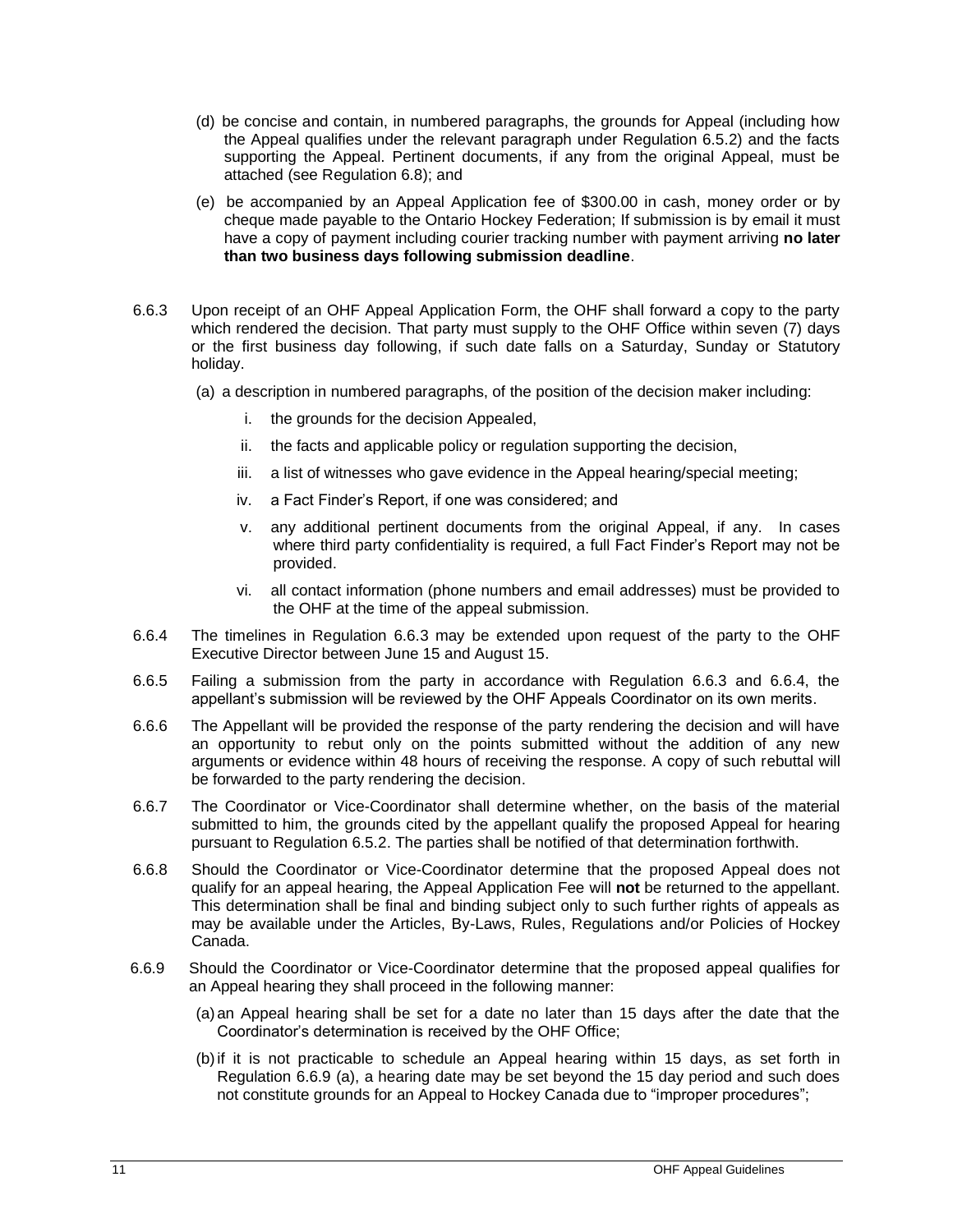- (c) the OHF office shall notify all parties to the Appeal not less than five (5) days before the scheduled date for the Appeal. The Notice of Appeal hearing shall include:
	- i. a statement of the issue(s) to be considered, the time and place of the Appeal hearing,
	- ii. a statement to advise each party that if a party does not attend, the Appeal hearing may proceed in the absence of that party without further notice, and
	- iii. a copy of material provided pursuant to Regulation 6.6.3.
- 6.6.10 Once convened, an Appeal hearing may be adjourned from time to time, provided that the Panel decides that such adjournment is necessary in order to do justice.

#### <span id="page-9-0"></span>6.7. APPEAL HEARING PROCEDURE

- 6.7.1 Any OHF Appeal may be resolved on consent of all parties prior to, or during, an Appeal hearing. The Panel shall issue a direction as may be necessary to accept such resolution, provided it is consistent with the Articles, By-Laws, Rules, Regulations and/or Policies of the OHF and relevant Member.
- 6.7.2 An Appeal hearing shall be open to the public unless a hearing in camera is:
	- (a) requested not later than three (3) days prior to the Appeal hearing date by one of the parties; and
	- (b) the Coordinator is of the opinion that the public should be excluded having regard to:
		- i. the nature of the Appeal, or
		- ii. the evidence that may be presented, or
		- iii. any other relevant matter. At no time shall any party to the Appeal be excluded from the Appeal hearing while it is in progress unless for gross misconduct during the hearing.
- 6.7.3 The Chair may take such action or give such direction, as is necessary to maintain order at the Appeal hearing.
- 6.7.4 A party to an Appeal may at the hearing:
	- (a) be represented by counsel or an agent;
	- (b) call and examine witnesses and present arguments and submissions; and
	- (c) conduct cross-examination of witnesses as may be reasonable in the circumstances.
- 6.7.5 The Panel shall:
	- (a) permit the parties to present their cases in accordance with due process and the rules of natural justice; and
	- (b) inquire of all parties as to the possible impact of any decision or ruling for consideration as it sees fit.
- 6.7.6 Although, pursuant to Regulation 6.4.4, a Panel shall consist of three (3) members:
	- if 15 minutes or more after the Appeal hearing is scheduled to commence, only two  $(2)$ members are present, those two (2) members may decide to proceed with the hearing. The power and authority of that Panel will be the same as if three (3) members were present.
	- (b) once convened, if any member of the Panel is unable to continue, the two (2) remaining members may decide to proceed with the Appeal hearing. The power and authority of that Panel of the Appeals Committee will be the same as if three (3) members were present.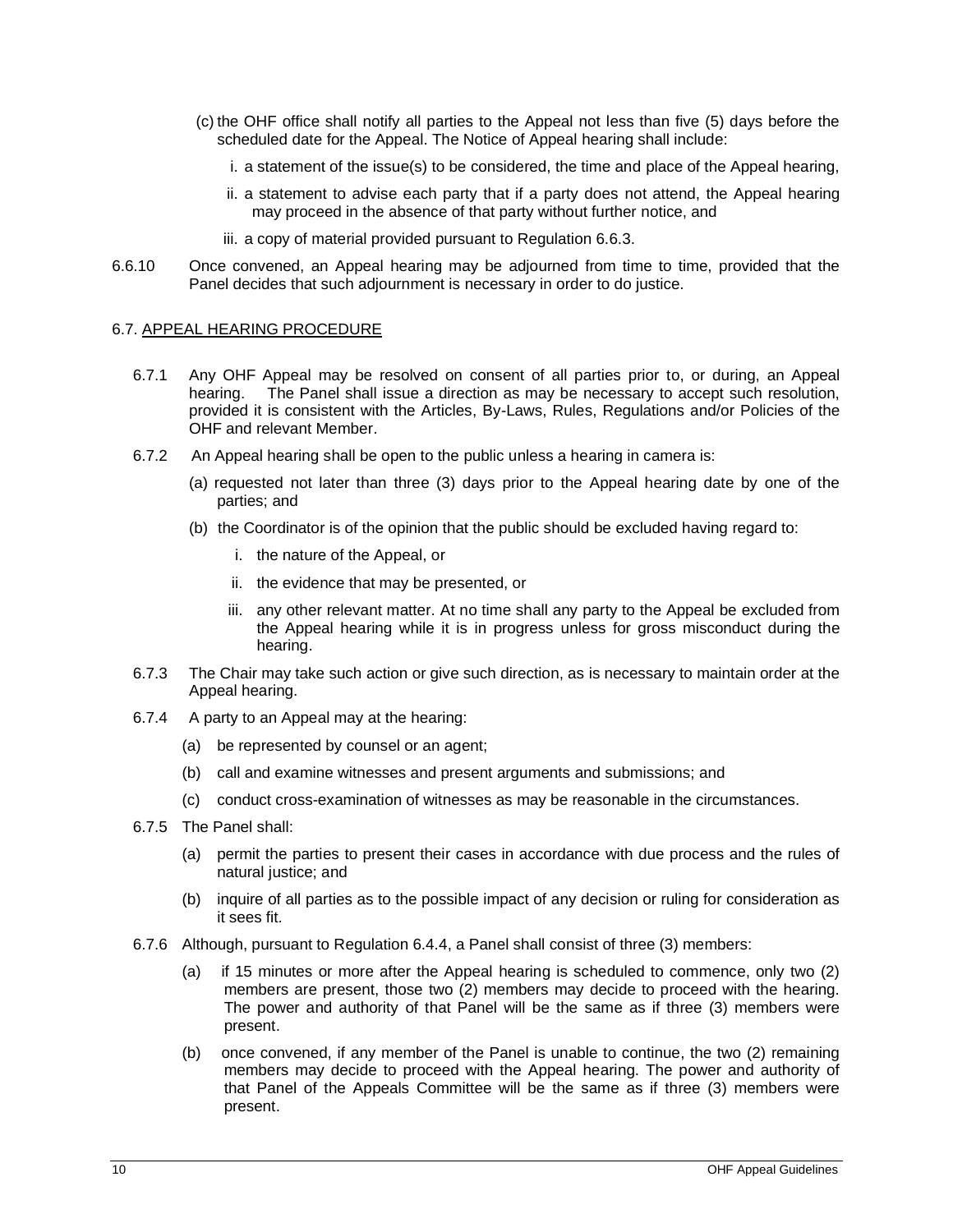- 6.7.7 If Regulation 6.7.6 applies, and at the conclusion of the Appeal hearing, the two (2) remaining members of the Panel do not agree on a decision then the issue shall be concluded as a 'no' decision. In this situation, the appellant has the right to a rehearing, which shall be heard by a new Panel. The request for rehearing shall be forwarded to the OHF office within five (5) days after the OHF Appeal hearing. Subject to approval by the Coordinator or Vice-Coordinator, the rehearing shall be scheduled within eight (8) days.
- 6.7.8 The Chair may add any person or Association as a party to the Appeal hearing that they determine might be materially affected by the resolution of the issue before the Panel. The timing and method of notifying the appellant and respondents shall be at the discretion of the Chair.

#### 6.8 EVIDENCE

6.8.1. The Panel may receive such evidence as is relevant and considered to be reliable and trustworthy provided that no witness may give evidence who did not give evidence at the Appeal hearing giving rise to the OHF Appeal. No written evidence can be given which was not given at that hearing unless:

(a) the evidence was not discoverable by reasonable diligence before the end of that Appeal hearing; and

(b) the evidence is wholly believable; and

(c) the evidence is practically conclusive of an issue in the OHF Appeal hearing. The onus shall be on the parties seeking to introduce such evidence to satisfy the Panel hearing the matter that such evidence should be received.

#### <span id="page-10-0"></span>6.9 ENFORCEMENT

- 6.9.1. Each Member shall be bound by decisions of any Panel and shall take all such steps as are necessary within its organization to ensure compliance with such decisions.
- 6.9.2. Where the Board concludes that there has been a contravention of any order or decision made by a Panel, they may take any, some or all of the following actions:
	- (a) suspend or restrict the privileges extended through the OHF to the defaulting party;
	- (b)assess the costs of the enforcement process against the defaulting party;
	- (c) impose a monetary penalty on the defaulting party;
	- (d) require the necessary parties to appear before the Board.

#### <span id="page-10-1"></span>6.10 DECISION

- 6.10.1 At the conclusion of the Appeal hearing, the Panel may:
	- (a) allow or dismiss the Appeal Application in whole or in part, and make such order as is just in the circumstances and consistent with the Articles, By-Laws, Rules, Regulations and/or Policies of the OHF and the relevant Member. If the decision involves two Members with inconsistent rules then the decision must be consistent to the OHF and Hockey Canada Articles, By-Laws, Rules, Regulations and/or Policies;
	- (b) increase based on new evidence accepted by the hearing panel, decrease or leave unchanged any suspension or sanction against the appellant. Such decision must be in accordance with the Articles, By-Laws, Rules, Regulations and/or Policies of the OHF and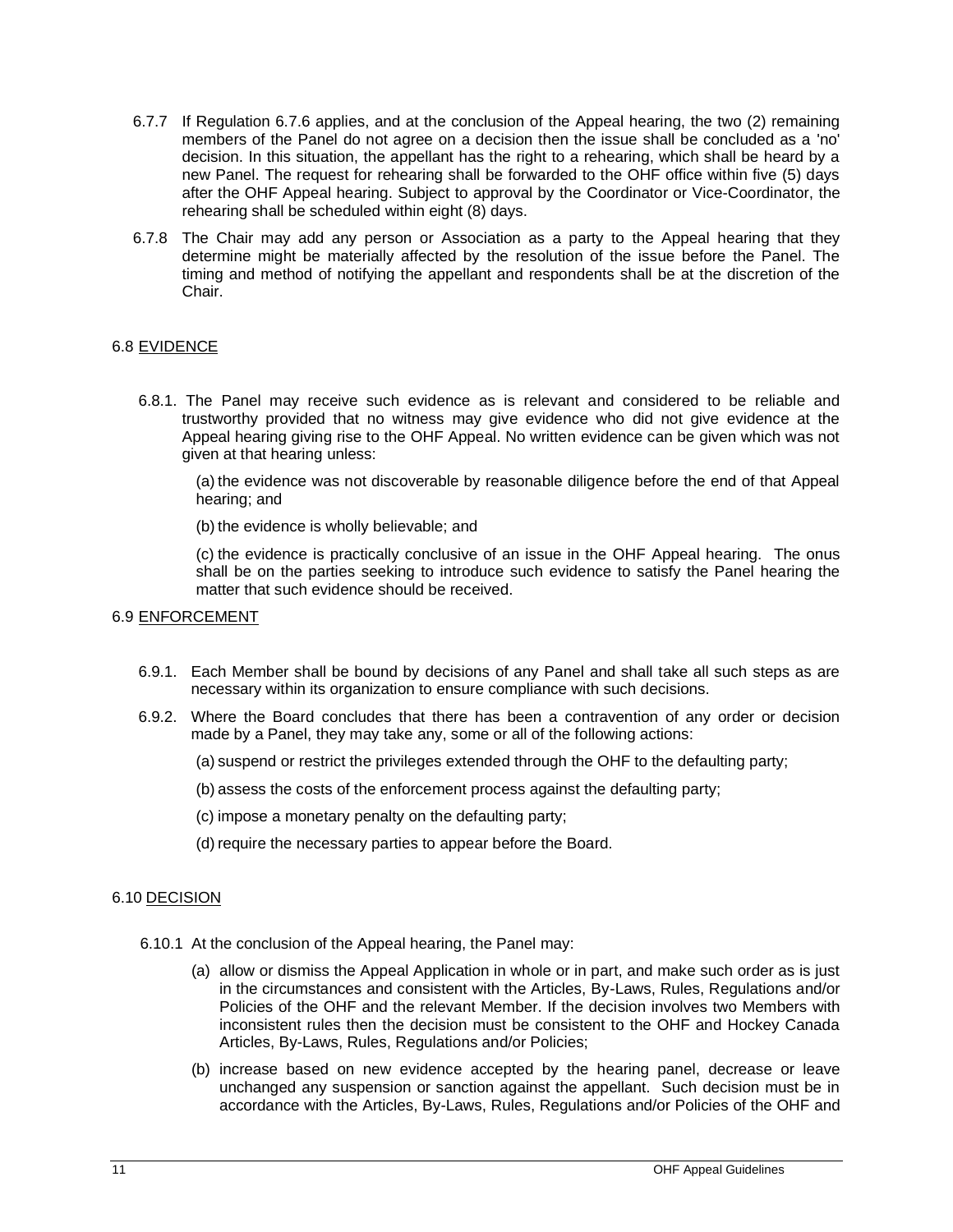the relevant Member. If the decision involves two Members whose relevant Rules are inconsistent, the decision must be consistent with the Articles, By-Laws, Rules, Regulations and/or Policies of the OHF and Hockey Canada.

- (c) assess, in a set amount, all or any part of the costs of the Appeal against one or more of the parties, as long as the assessment does not exceed the application fee received for the Appeal;
- (d) grant a refund of up to 50% of the Appeal Application fee in cases where the appellant has been substantially successful in their Appeal;
- (e) adjourn the disposition of the Appeal Application provided that written notification of the decision is delivered to all parties within 10 days of the adjournment.
- 6.10.2 Within 48 hours of the Appeal hearing, the Chair shall communicate the Panel's decision or recommendation to the OHF Office in writing. This decision will indicate the disposition of the Appeal.
- 6.10.3 If the Coordinator or Vice-Coordinator concludes any decision of a Panel is not in adherence with Regulation 6.10.1, the Coordinator or Vice Coordinator in consultation with the Board shall return the matter to the Panel with appropriate directions, so that it can render a decision in adherence with Regulation 6.10.1.
- 6.10.4 The OHF shall forward the written decision or recommendation of the Panel to all parties within 24 hours of receiving that decision.
- 6.10.5 Unless the reasons have been included with the decision, the Chair shall communicate the Panel's reasons in writing, within 10 days following the Appeal hearing.
- 6.10.6 Reasons shall include:
	- (a) a statement of the jurisdiction for the decision;
	- (b)a brief summary of any facts and/or issues the Panel found significant to its decision;
	- (c) the policy of the OHF and (if applicable) of Member applied to the case;
	- (d) reasons for the awarding or denial of costs pursuant to Regulation 6.9.2 (b).
- 6.10.7 Notwithstanding Regulation 6.10.4, when an Appeal hearing is completed on a Friday or Saturday;
	- (a) the Chair shall communicate the Panel's decision to the OHF office not later than the next business day; and
	- (b) the OHF office shall forward the decision of the Panel, in writing, to all parties on the next business day following the receipt of the decision with reasons, where available.
- 6.10.8 Subject to the provisions of Regulation 6.10.7, where the time limit for doing anything under this By-Law expires or falls upon a Saturday, Sunday or other holiday, the time so limited extends to the next business day.
- 6.10.9 A decision of the Panel shall be final and binding on all parties, subject only to such further rights of Appeal as may be available under the Articles, By-Laws, Rules, Regulations and/or Policies of Hockey Canada.
- 6.10.10 Notwithstanding Regulation 6.10.9, in extreme cases the OHF Chair of the Board and Executive Director may refer the Appeal to a new Panel to be reheard. If either or both have participated in the Appeal in any capacity, their places in reviewing and referring an Appeal for such a rehearing shall be taken by the First Vice President and/or the Second Vice President, in that order. If either of them cannot act since they participated in the Appeal, their place will be taken by the Secretary/Treasurer and/or Past President.
- 6.10.11 No person shall sit on a Panel who is the brother, brother-in-law, spouse, sister, sister-in-law, father, grandfather, mother, grandmother, daughter, son, aunt, uncle, employer, employee,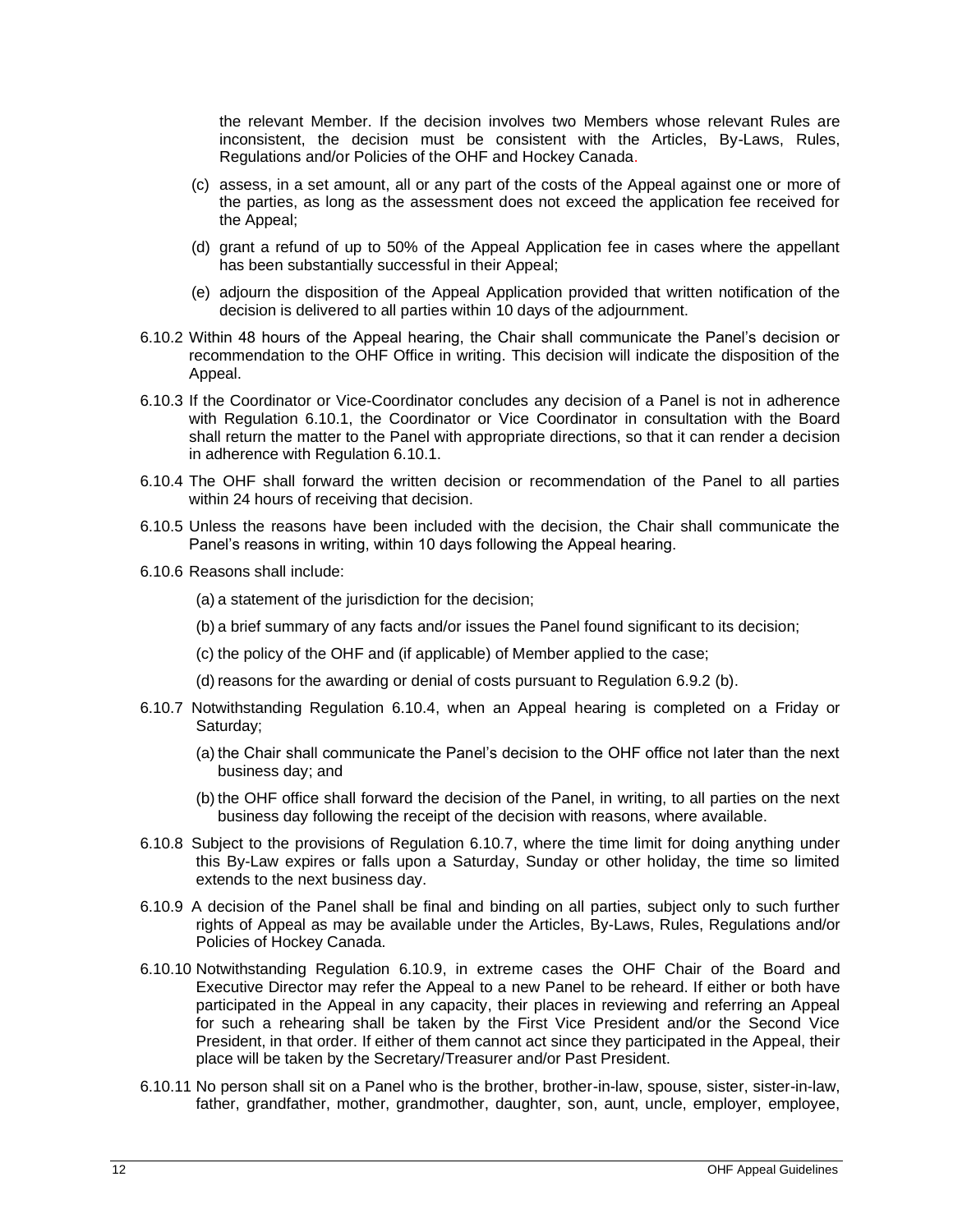counsel or agent of any party to an Appeal or any witness whether such witness gives evidence in person or in writing.

6.10.12 Where an issue that is not expressly covered by the provisions of Regulation 6 arises at the Appeal hearing, such issue shall be resolved in accordance with the rules of natural justice and in order to do justice between the parties in dispute having regard to the Articles, By-Laws, Rules, Regulations and Policies of a Member, OHF or of Hockey Canada.